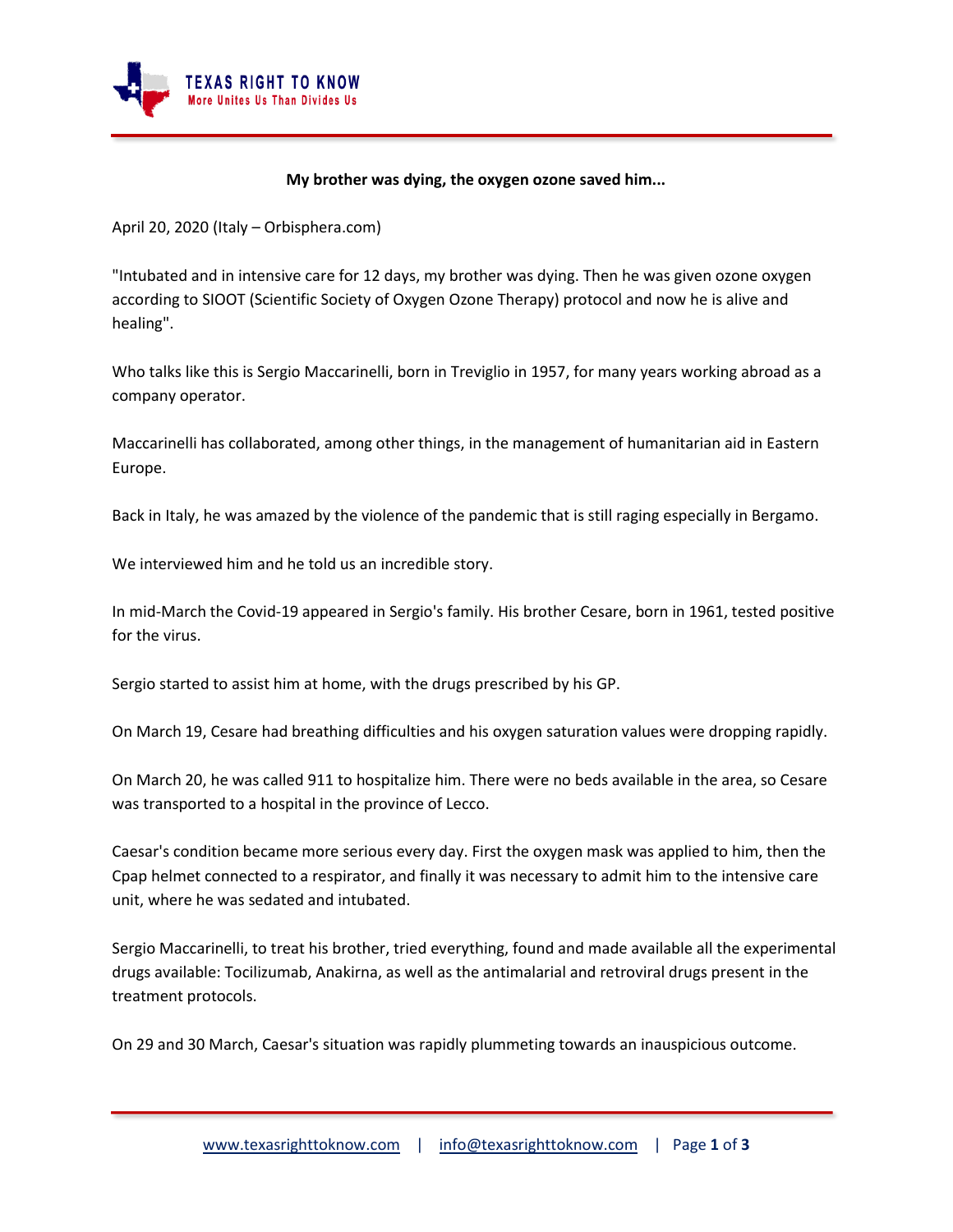

At that point Sergio remembered that, in 2016, he had practiced oxygen ozone therapy to combat an osteomyelitis contracted during orthopedic surgery to reduce a tibial plate fracture.

At that time he had heard several positive opinions about the use of ozone oxygen for the treatment of various diseases, including pneumonia. He decided to immediately contact Prof. Marianno Franzini, president of SIOOT International.

Franzini explained that SIOOT had formulated a medical protocol specifically for patients suffering from the Covid-19 virus.

Sergio decided, therefore, to propose the use of ozone oxygen in the hospital where his brother was hospitalized, but the doctors had neither the necessary equipment nor the necessary knowledge.

Since a patient in intensive care cannot easily be transported elsewhere, Sergio continued to press for permission to use ozone therapy.

But approval times were getting longer and longer, while Caesar was getting worse and worse as he approached the point of no return.

So, in consultation with Professor Franzini, Sergio rented a machine to produce ozone, bought the bags needed to practice the great self-emoinfusion (in accordance with the SIOOT protocol) and offered them free of charge to the hospital where Caesar was being hospitalized.

The hospital doctor, "in front of a dying intubated patient" (these are his exact words), agreed - as a "compassionate treatment" - to subject Caesar to daily ozone-enriched self-emoinfusions.

Applying the protocol indicated by SIOOT, the patient's condition gradually began to improve from the first day of ozone therapy. To the amazement of the doctor who was treating him.

To the point that on April 17th, after only 9 days of ozone therapy, Caesar was no longer in mortal danger and could be awakened and extubated.

At the beginning he was weak, still in need of respiratory physiotherapy, since they had intervened on him when he was already very serious, but, despite this, his improvements were called "impressive".

As confirmed by Prof. Franzini, on the basis of the experiences gained in other hospitals, it can be assumed that, if the first symptoms had been treated, the patient would probably not have needed to be intubated.